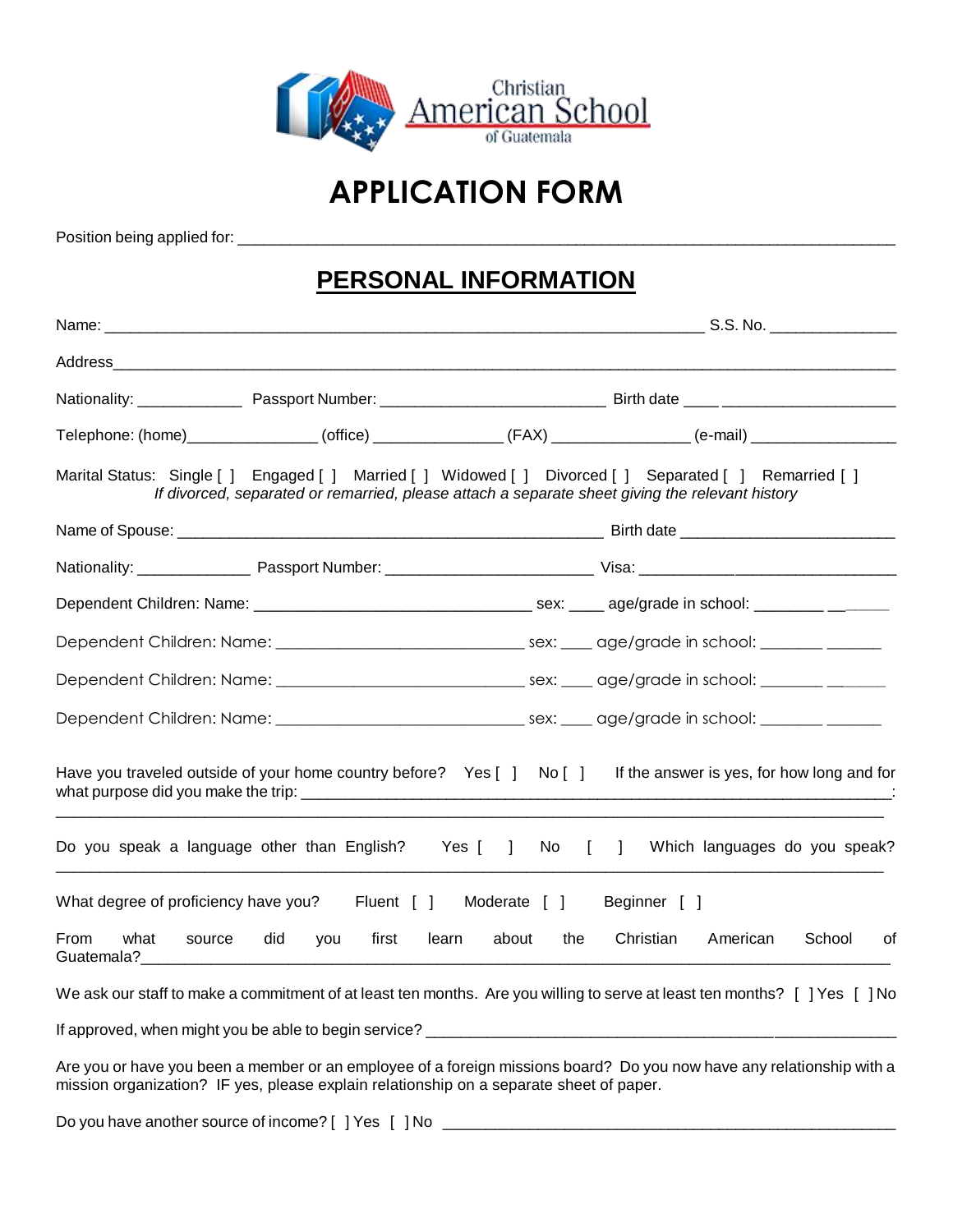### **EDUCATIONAL BACKGROUND**

| Name of School or College | <b>Years Attended</b> | Major | Degree Earned |
|---------------------------|-----------------------|-------|---------------|
|                           |                       |       |               |
|                           |                       |       |               |
|                           |                       |       |               |
|                           |                       |       |               |
|                           |                       |       |               |
|                           |                       |       |               |
|                           |                       |       |               |
|                           |                       |       |               |
|                           |                       |       |               |

| Describe other educational training, workshops, night classes, etc. | Dates |
|---------------------------------------------------------------------|-------|
|                                                                     |       |
|                                                                     |       |
|                                                                     |       |
|                                                                     |       |
|                                                                     |       |

Diplomas, certificates, awards received

## **EMPLOYMENT EXPERIENCE**

\_\_\_\_\_\_\_\_\_\_\_\_\_\_\_\_\_\_\_\_\_\_\_\_\_\_\_\_\_\_\_\_\_\_\_\_\_\_\_\_\_\_\_\_\_\_\_\_\_\_\_\_\_\_\_\_\_\_\_\_\_\_\_\_\_\_\_\_\_\_\_\_\_\_\_\_\_\_\_\_\_\_\_\_\_\_\_\_\_\_\_\_\_

\_\_\_\_\_\_\_\_\_\_\_\_\_\_\_\_\_\_\_\_\_\_\_\_\_\_\_\_\_\_\_\_\_\_\_\_\_\_\_\_\_\_\_\_\_\_\_\_\_\_\_\_\_\_\_\_\_\_\_\_\_\_\_\_\_\_\_\_\_\_\_\_\_\_\_\_\_\_\_\_\_\_\_\_\_\_\_\_\_\_\_\_\_

| Employer's Name & Address | Dates | Position Held | Reason for Leaving |
|---------------------------|-------|---------------|--------------------|
|                           |       |               |                    |
|                           |       |               |                    |
|                           |       |               |                    |
|                           |       |               |                    |
|                           |       |               |                    |
|                           |       |               |                    |
|                           |       |               |                    |
|                           |       |               |                    |

 $\Box$ 

\_\_\_\_\_\_\_\_\_\_\_\_\_\_\_\_\_\_\_\_\_\_\_\_\_\_\_\_\_\_\_\_\_\_\_\_\_\_\_\_\_\_\_\_\_\_\_\_\_\_\_\_\_\_\_\_\_\_\_\_\_\_\_\_\_\_\_\_\_\_\_\_\_\_\_\_\_\_\_\_\_\_\_\_\_\_\_\_\_\_\_\_\_\_\_

Have you ever been dismissed or asked to resign a job? [ ] Yes [ ] No If yes, please explain below: \_\_\_\_\_\_\_\_\_\_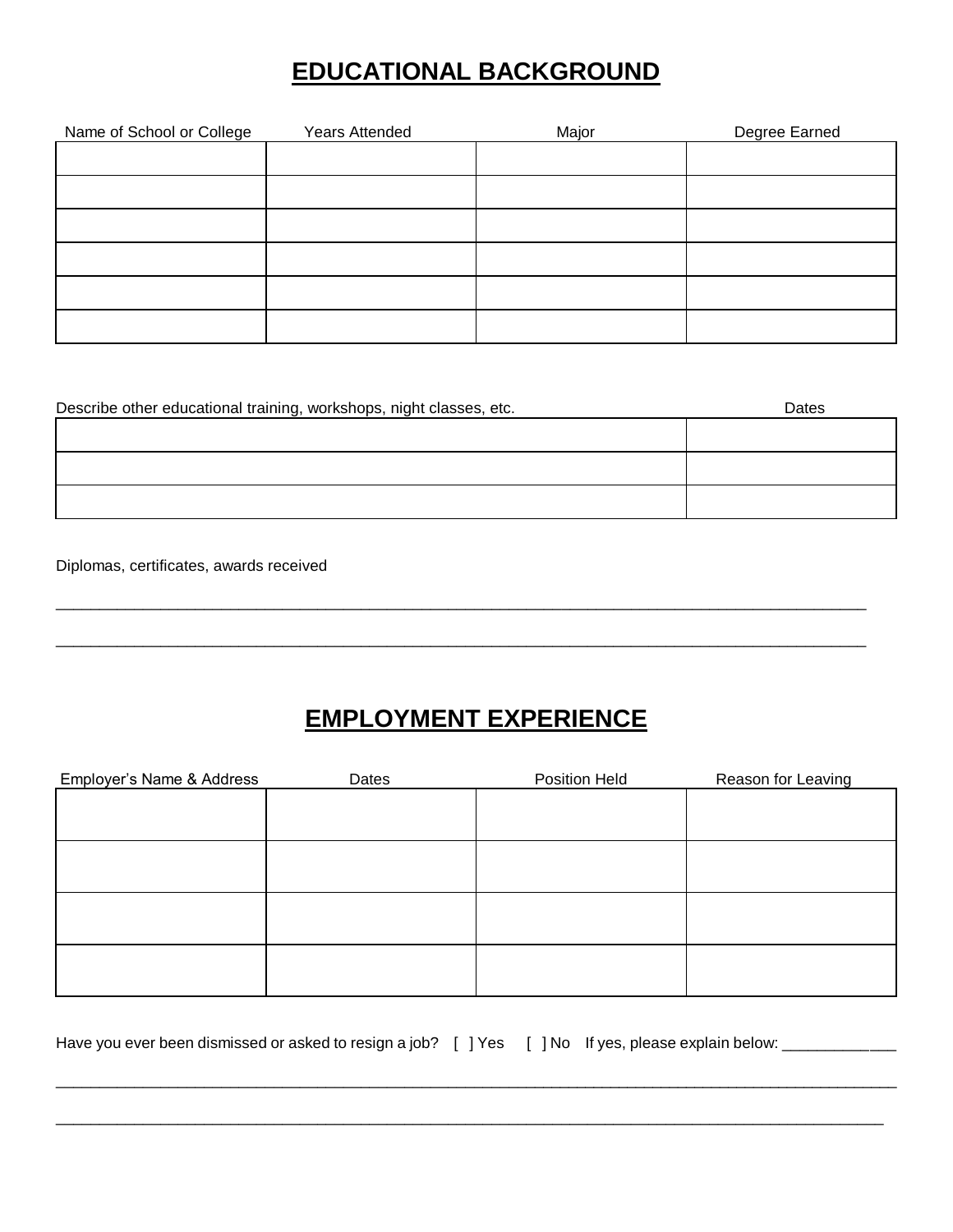#### **CONFIDENTIAL BACKGROUND INFORMATION**

*Please use a separate sheet of paper where necessary.*

|    | 1. Your physical health is: Excellent ______ Good ______ Fair ______ Poor ______ if fair or poor, please explain:                                                                                                                                                   |
|----|---------------------------------------------------------------------------------------------------------------------------------------------------------------------------------------------------------------------------------------------------------------------|
| 2. | Do you have any physical impairment, chronic disease or other disability that we should be aware of? [ ] Yes [ ] No                                                                                                                                                 |
| 3. | Do you have any allergies that we should be aware of? [ ] Yes [ ] No                                                                                                                                                                                                |
|    | 4. Are you taking any prescription medications? [ ] Yes [ ] No If yes, which ones:                                                                                                                                                                                  |
|    | 5. What are your convictions regarding the use of alcohol and tobacco?                                                                                                                                                                                              |
|    | 6. What are your convictions regarding pornography?                                                                                                                                                                                                                 |
|    | 7. What are your convictions regarding drug usage? Have you ever been involved in substance abuse? [] Yes [] No<br>If your answer is yes, please explain, including the steps you are taking to maintain abstinence.                                                |
|    | 8. What are your convictions regarding swearing and vulgar language?                                                                                                                                                                                                |
|    | 9. Have you been involved in any Eastern religions or occult activities (i.e. demonism, tarot cards, Quija boards, yoga, TM)?<br>If your answer is yes, please explain your involvement and describe your renunciation of these<br>[ ] Yes<br>[ ] No<br>activities. |
|    | 10. Have you ever been accused of sexual misconduct? [ ] Yes [ ] No If so, please explain.                                                                                                                                                                          |
|    | 11. Have you ever been accused of, or involved in, any improper conduct toward a child? [] Yes [] No<br>If so, please<br>explain.                                                                                                                                   |
|    | 12. Do you consider your temper a problem? [ ] Yes [ ] No If so, please explain.                                                                                                                                                                                    |
|    | 13. Do you feel that you were ever physically, sexually, or emotionally abused? [] Yes [] No If so, please explain the<br>steps you have taken/are taking to deal with these issues.                                                                                |

- 14. Many of us have sought counseling for personal growth and/or trauma recovery. If you have been in counseling, please describe the progress you made.
- 15. Do you struggle with issues of sex outside of marriage, homosexuality, or sexual addiction? [ ] Yes [ ] No If so, please explain what steps you are taking/have taken to deal with these issues.

### **CRIMINAL BACKGROUND INFORMATION**

- 1. Do you have any criminal record in any country? [ ] Yes [ ] No If yes, what are the charges and the current status of those charges.
- 2. Have you ever been charged with committing a crime? [ ] Yes [ ] No If so, please explain.
- 3. Have you ever been investigated for any form of abuse whatsoever? [ ] Yes [ ] No If so, please explain.
- 4. Has your driver's license ever been suspended or revoked? [ ] Yes [ ] No If so, please explain.

*We reserve the right to check your criminal record. Do you authorize us to do so? [ ] Yes [ ] No*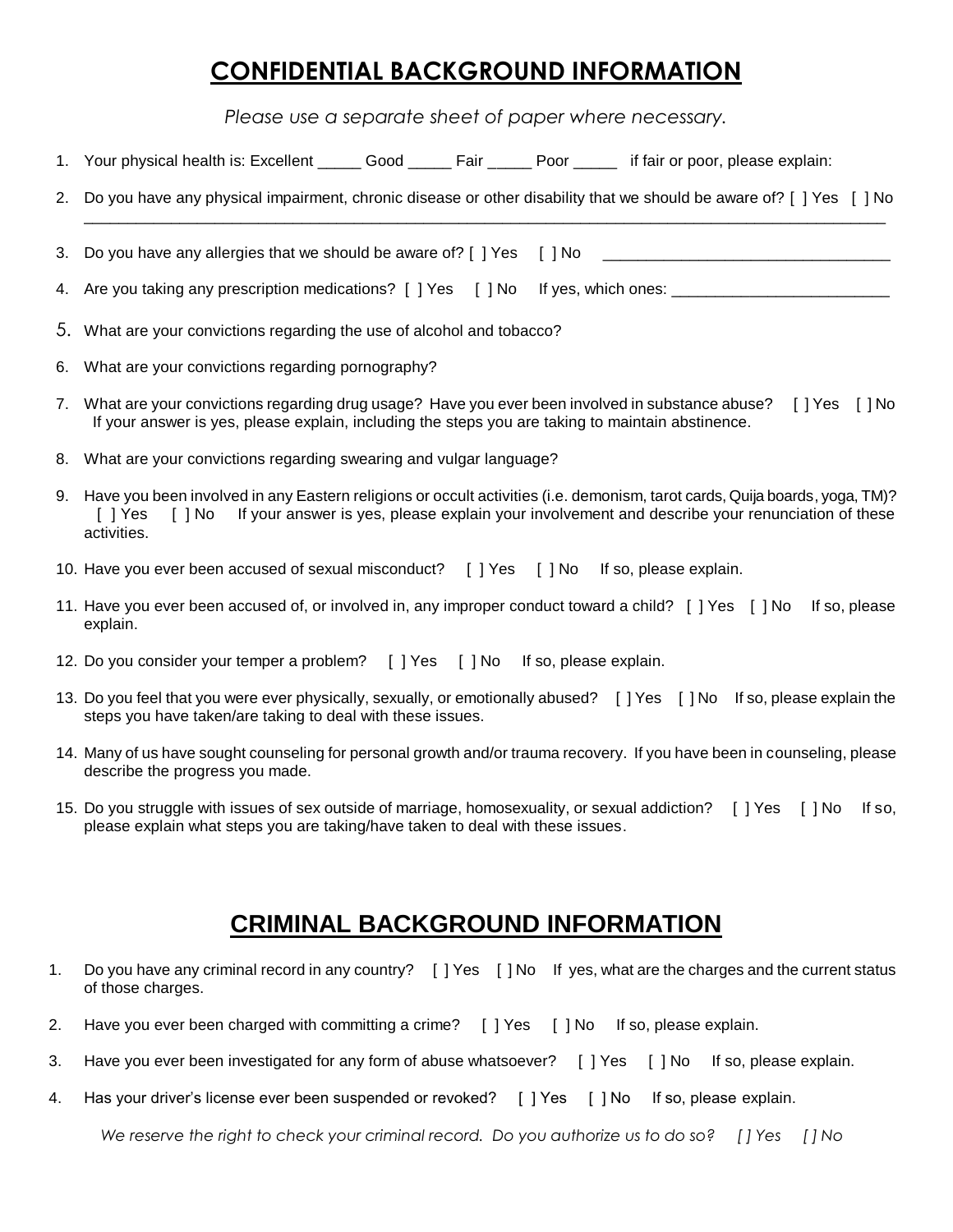### **CHRISTIAN BACKGROUND**

| Name of Church | ിലെറസ<br>unn.       |
|----------------|---------------------|
| Address        | Date of Membership: |

\_\_\_\_\_\_\_\_\_\_\_\_\_\_\_\_\_\_\_\_\_\_\_\_\_\_\_\_\_\_\_\_\_\_\_\_\_\_\_\_\_\_\_\_\_\_\_\_\_\_\_\_\_\_\_

(1) Describe any formal and informal Bible training you have received. (2) Described how and when you sensed a calling to the mission field.

| Describe what kind of Christian service you have been involved with in the past. | Dates of Involvement |
|----------------------------------------------------------------------------------|----------------------|
|                                                                                  |                      |
|                                                                                  |                      |
|                                                                                  |                      |
|                                                                                  |                      |
|                                                                                  |                      |

#### **Following is the Christian American School of Guatemala's Statement of Beliefs:**

*(1) Education must not only provide student's fundamental knowledge and skills but must also shape attitudes, beliefs, and equip them to engage to a globally connected world with a Kingdom of God approach.*

*(2) As educators and people of faith we work to create an educational environment that is: physically, emotionally, socially, and spiritually challenging and supportive.*

*(3) We value cultural diversity and inclusiveness within the scope of the gospel of Jesus Christ.*

*(4) We believe that relationships are enhanced with mutual respect and shared values.*

*(5) Through the example of Jesus Christ we are responsive to the needs and interests of students and their families within the whole school community within the context of our Biblical values, which incorporate a sense of* 

- *• Social connectedness*
- *• Compassion*
- *• Achievement*
- *• Integrity*
- *• Responsibility*
- *• Resilience*
- *• Challenging students to discover God's plan for their lives.*

*(6) We acknowledge the individual value of students, which comes from their origins as creations of God, who places great worth on each of their lives. Being created in the image of God means that we are to show evidence of His great love in how we live.*

*(7) We provide students a chance to live out behaviors that are characteristic of citizens of God's Kingdom, offering up their lives as active proof of their relationship with God.*

*(8) Together we work to create a Christ-centered community of learners where students, teachers, and parents share responsibility for advancing the fundamental purposes of:*